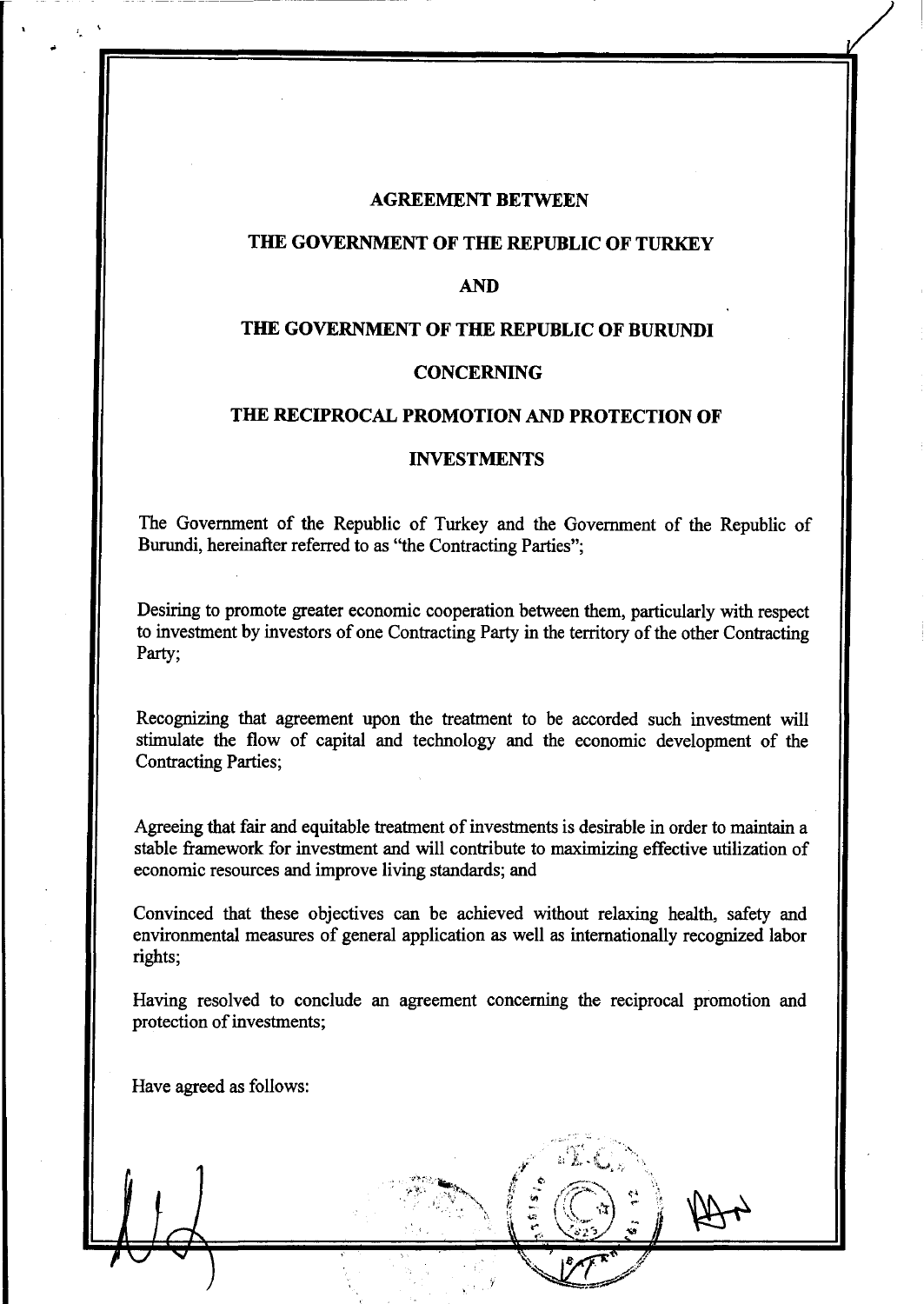## **ARTICLE** I **Definitions**

For the purposes of this Agreement;

1. The term "investment" means every kind of asset, connected with business activities, acquired for the purpose of establishing lasting economic relations in the territory of a Contracting Party in conformity with its laws and regulations, and that has the characteristics of an investment<sup>1</sup>, including such characteristics as the commitment of capital or other resources, the expectation of regular gain or profit, the assumption of risk, contribution to economic development, or a certain duration, and shall include in particular, but not exclusively:

(a) movable and immovable property, as well as any other rights as mortgages, liens, pledges, and any other similar rights as defined in conformity with the laws and regulations of the Contracting Party in whose territory the property is situated;

(b) reinvested returns, claims to money or any other rights having fmancial value related to an investment;

(c) shares, stocks, or any other form of participation in companies;

(d) industrial and intellectual property rights, in particular patents, industrial designs, technical processes, as well as trademarks, goodwill, and know-how;

(e) business concessions conferred by law or by contract, including concessions related to natural resources.

2. The term "investor" means:

(a) natural persons having the nationality of a Contracting Party according to its laws;

(b) companies, corporations, firms, business partnerships incorporated or constituted under the law in force of a Contracting Party and having their registered offices together with substantial business activities in the territory of that Contracting Party;

who have made an investment in the territory of the other Contracting Party.

3. The term "returns" means the amounts yielded by an investment and includes in particular, though not exclusively, profit, interest, capital gains, royalties, fees and dividends.

<sup>1</sup> Where an asset lacks the characteristics of an investment, that assettis not an investment regardless of the form it may take.

*l I ..* =:· ,;· .• .-· .';., :' . • ~:2 1 ~r -.' )

\_:\_ \' '.', ·. ' •: / <-. /1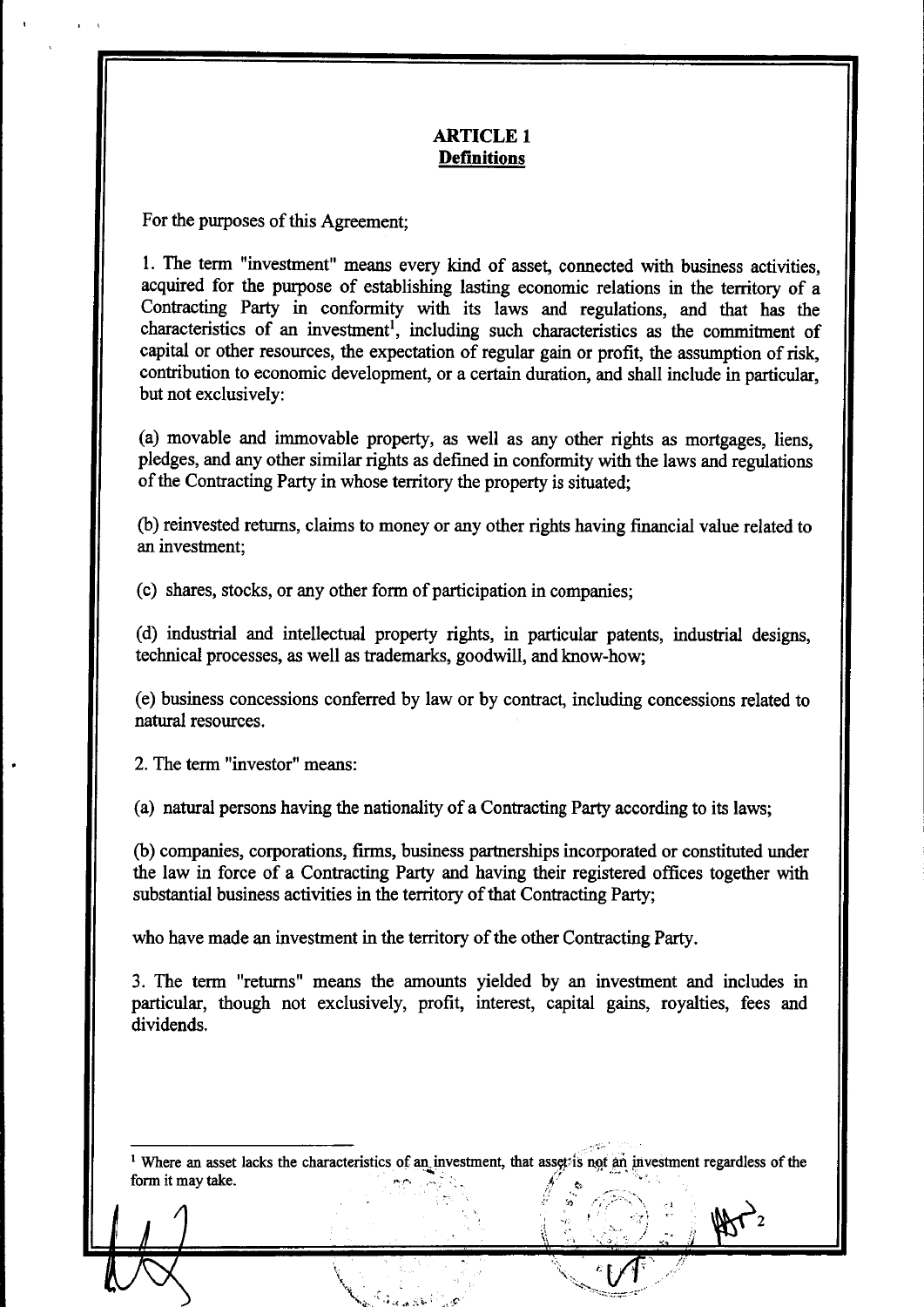4. The "territory" means:

(a) in respect of the Republic of Turkey; the land territory, internal waters, the territorial sea and the airspace above them, as well as the maritime areas over which Turkey has sovereign rights or jurisdiction for the purpose of exploration, exploitation and preservation of natural resources whether living or non-living, pursuant to international law.

(b) in respect of the Republic of Burundi; the lands of the State of Burundi, the territorial waters, including respectively their subsoil and seabed, the airspace over them, over which the State of Burundi exercises its sovereignty and its sovereign rights in accordance with the provisions of international law and internal law and regulations of the State of Burundi.

## **ARTICLE2 Scope of Application**

This Agreement shall apply to investments in the territory of one Contracting Party, made in accordance with its national laws and regulations, by investors of the other Contracting Party, whether prior to, or after the entry into force of the present Agreement. However, this Agreement shall not apply to any disputes that have arisen before its entry into force.

## **ARTICLE3 Promotion and Protection of Investments**

I. Subject to its laws and regulations, each Contracting Party shall in its territory promote as far as possible investments by investors of the other Contracting Party.

2. Investments of investors of each Contracting Party shall at all times be accorded treatment in accordance with international law minimum standard of treatment, including fair and equitable treatment and full protection and security in the territory of the other Contracting Party. Neither Contracting Party shall in any way impair the management, maintenance, use, operation, enjoyment, extension, sale, liquidation or disposal of such investments by unreasonable or discriminatory measures .

.... ...... :"'. . ~ . ,- '

/

*v*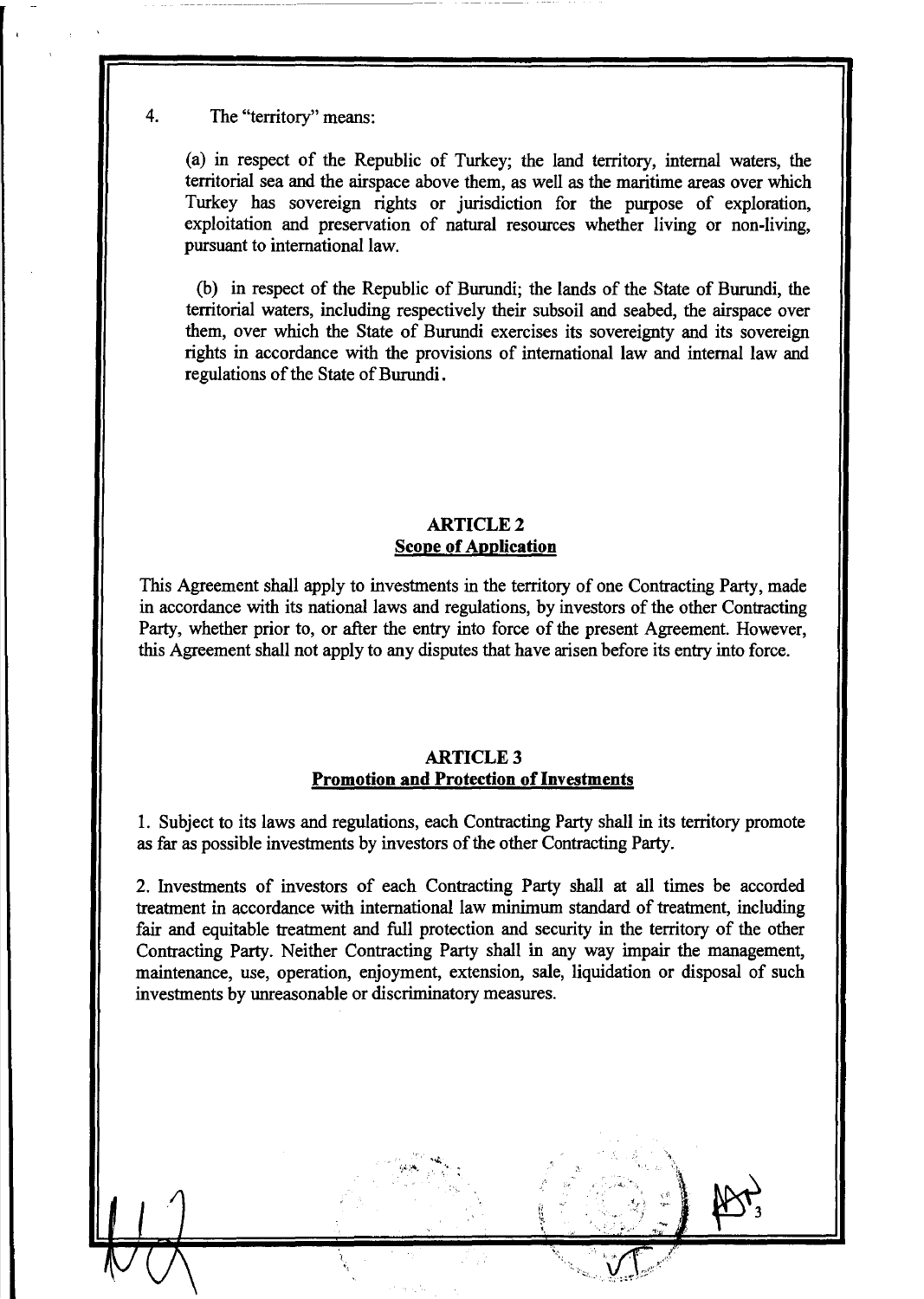## **ARTICLE4 Treatment of Investments**

I. Each Contracting Party shall admit in its territory investments on a basis no less favorable than that accorded in like circumstances to investments of investors of any third State, within the framework of its laws and regulations.

2. Each Contracting Party shall accord to these investments, once established, treatment no less favorable than that accorded in like circumstances to investments of its investors or to investments of investors of any third State, whichever is the most favorable, as regards the management, maintenance, use, operation, enjoyment, extension, sale, liquidation or disposal of the investment.

3. The Contracting Parties shall within the framework of their national legislation give favorable consideration to applications for the entry and sojourn of nationals of either Contracting Party who wish to enter the territory of the other Contracting Party in connection with the making and carrying through of an investment.

4. (a) The provisions of this Article shall not be construed so as to oblige one Contracting Party to extend to the investors of the other Contracting Party the benefit of any treatment, preference or privilege which may be extended by the former Contracting Party by virtue of any international agreement or arrangement relating wholly or mainly to taxation.

(b) The non-discrimination, national treatment and most-favored nation treatment provisions of this Agreement shall not apply to all actual or future advantages accorded by either Contracting Party by virtue of its membership of, or association with a customs, economic or monetary union, a common market or a free trade area; to nationals or companies of its own, of Member States of such union, common market or free trade area, or of any other third State.

(c) Most Favored Nation treatment referred to in paragraphs 1 and 2 does not include treatment accorded to investors of a non-contracting Party and their investments by provisions concerning the settlement of investment disputes provided for in this Agreement or in other international agreements concluded between a Party and a non-contracting Party.

(d) The provisions of Article 3 and 4 of this Agreement shall not oblige the Republic of Turkey to accord investments of investors of the other Contracting Party the same treatment that it accords to investments of its own investors with regard to acquisition of land, real estates, and real rights thereof.

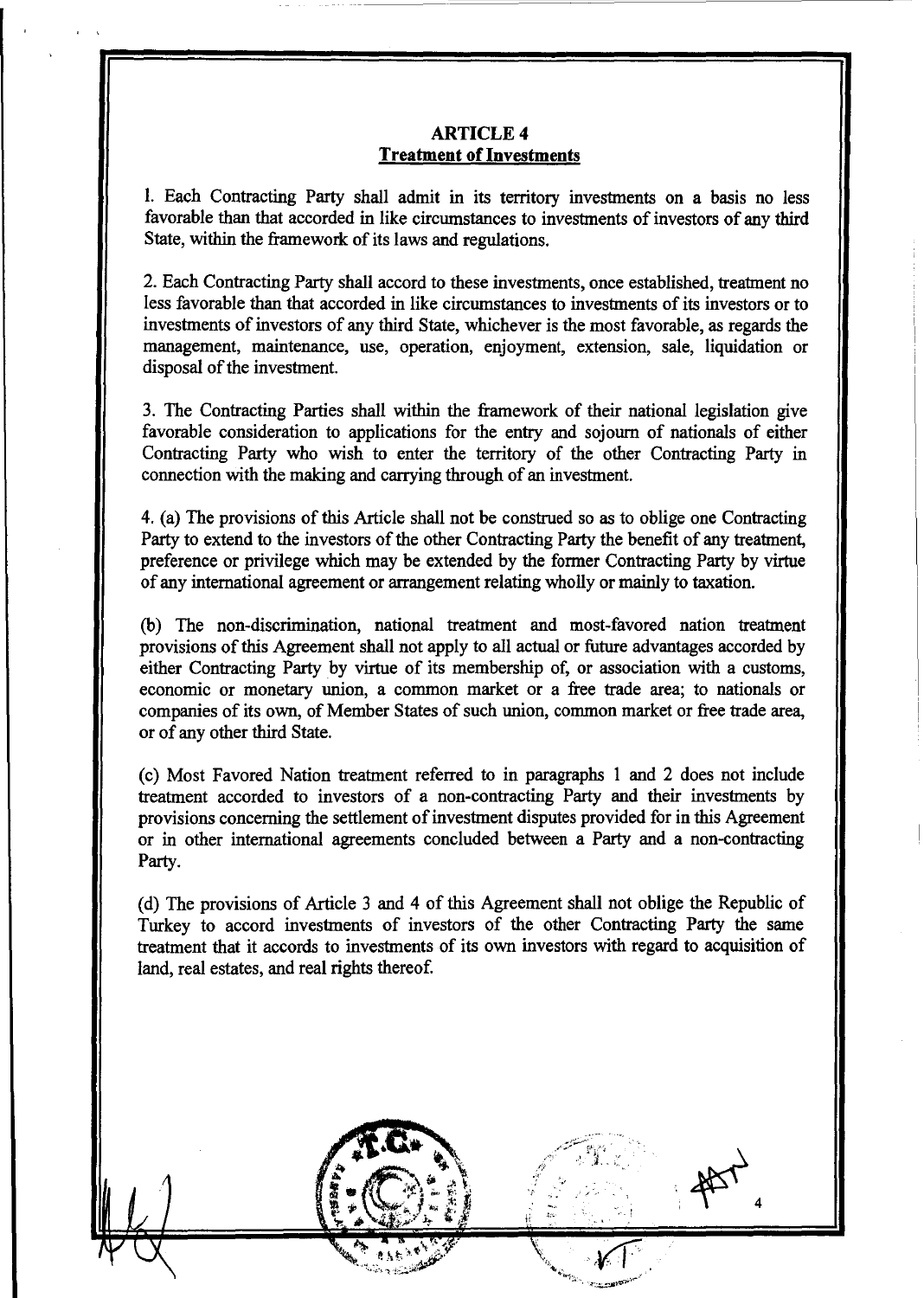# **ARTICLES General Exceptions**

I. Nothing in this Agreement shall be construed to prevent a Contracting Party from adopting, maintaining, or enforcing any non-discriminatory legal measures:

(a) designed and applied for the protection of human, animal or plant life or health, or the environment;

(b) related to the conservation of living or non-living exhaustible natural resources.

2. Nothing in this Agreement shall be construed:

(a) to require any Contracting Party to furnish or allow access to any information the disclosure of which it determines to be contrary to its essential security interests;

(b) to prevent any Contracting Party from taking any actions that it considers necessary for the protection of its essential security interests;

(i) relating to the traffic in arms, ammunition and implements of war and to such traffic and transactions in other goods, materials, services and technology undertaken directly or indirectly for the purpose of supplying a military or other security establishment,

(ii) taken in time of war or other emergency in international relations, or

(iii) relating to the implementation of national policies or international agreements respecting the non-proliferation of nuclear weapons or other nuclear explosive devices; or

(c) to prevent any Contracting Party from taking action in pursuance of its obligations under the United Nations Charter for the maintenance of international peace and security.

3. The adoption, maintenance or enforcement of such measures is subject to the requirement that they are not applied in an arbitrary or unjustifiable manner or do not constitute a disguised restriction on investments of investors of the other Contracting Party.

# **ARTICLE 6 Expropriation and Compensation**

1. Investments shall not be expropriated, nationalized or subject, directly or indirectly, to measures of similar effects (hereinafter referred as expropriation) except for a public purpose, in a non-discriminatory manner, upon payment of prompt, adequate and effective compensation, and in accordance with due process of law and the general principles of treatment provided for in Article 3 of this Agreement.

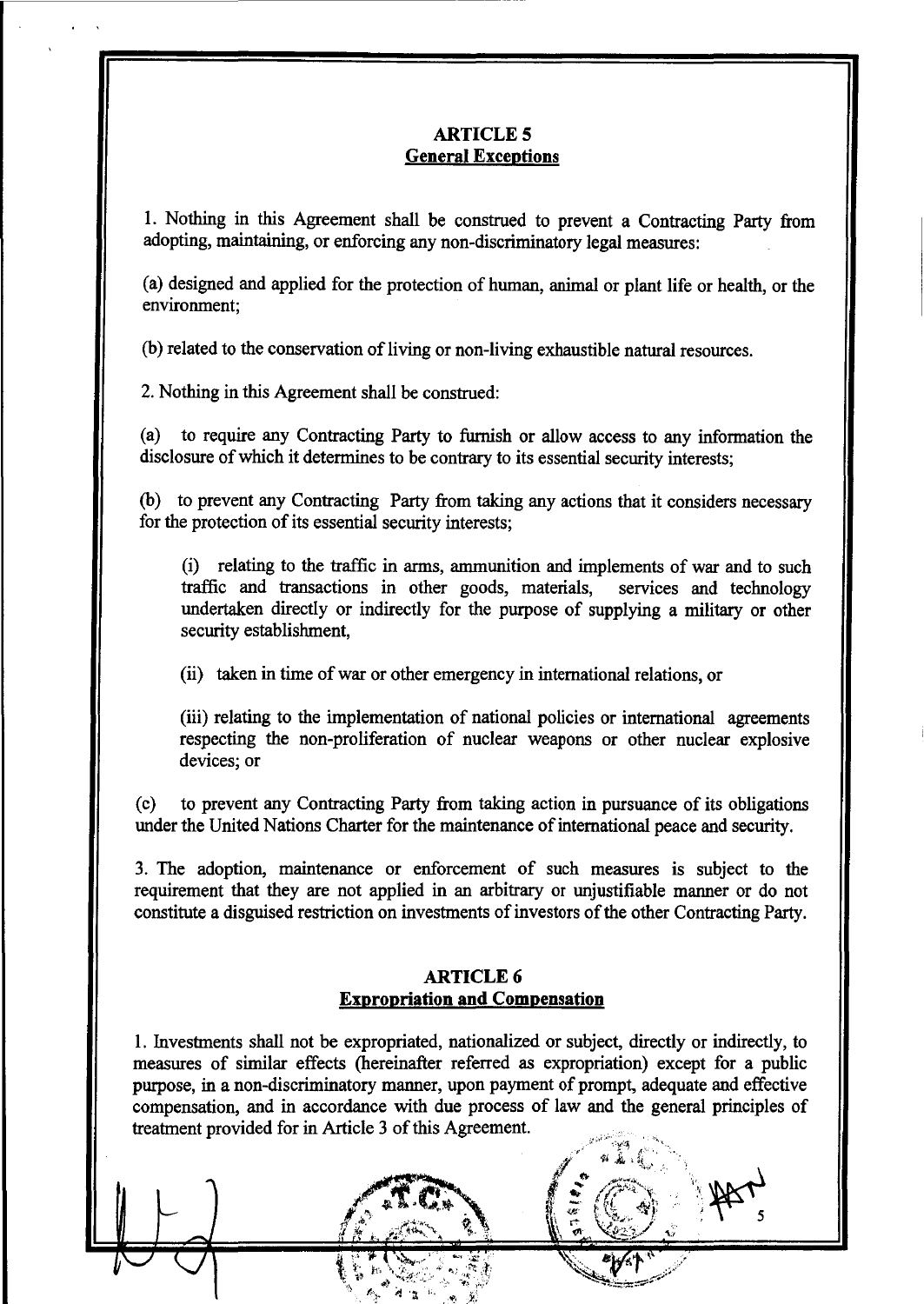2. Non-discriminatory legal measures designed and applied to protect legitimate public welfare objectives, such as health, safety and environment, do not constitute indirect expropriation.

3. Compensation shall be equivalent to the market value of the expropriated investment before the expropriation was taken or became public knowledge. Compensation shall be paid without delay and be freely transferable as described in paragraph 2 of Article 8.

4. Compensation shall be payable in a freely convertible currency and in the event that payment of compensation is delayed, it shall include an appropriate interest rate from the date of expropriation until the date of payment.

## **ARTICLE7 Compensation for** Losses

I. Investors of either Contracting Party whose investments suffer losses in the territory of the other Contracting Party owing to war, insurrection, civil disturbance or other similar events shall be accorded by such other Contracting Party treatment no less favorable than that accorded to its own investors or to investors of any third State, whichever is the most favorable treatment, as regards any measures it adopts in relation to such losses.

2. Without prejudice to paragraph I, investors of one Contracting Party who in any of the situations referred to in that paragraph suffer losses in the territory of the other Contracting Party resulting from:

- (a) requisitioning of their property by its forces or authorities; or
- (b) destruction of their property by its forces or authorities, which was not caused in combat action or was not required by the necessity of the situation;

shall be accorded restitution or compensation which in either case shall be prompt, adequate and effective. Resulting payments shall be freely convertible.

### **ARTICLES Repatriation and Transfer**

I. Each Contracting Party shall guarantee in good faith all transfers related to an investment to be made freely and without delay into and out of its territory. Such transfers include:

(a) the initial capital and additional amounts to maintain or increase investment;

(b) returns;

 $\overline{\mathcal{V}}$ 

(c) proceeds from the sale or liquidation of all or any part of an investment;

(d) compensation pursuant to Article 6 and 7;

VON RESERVE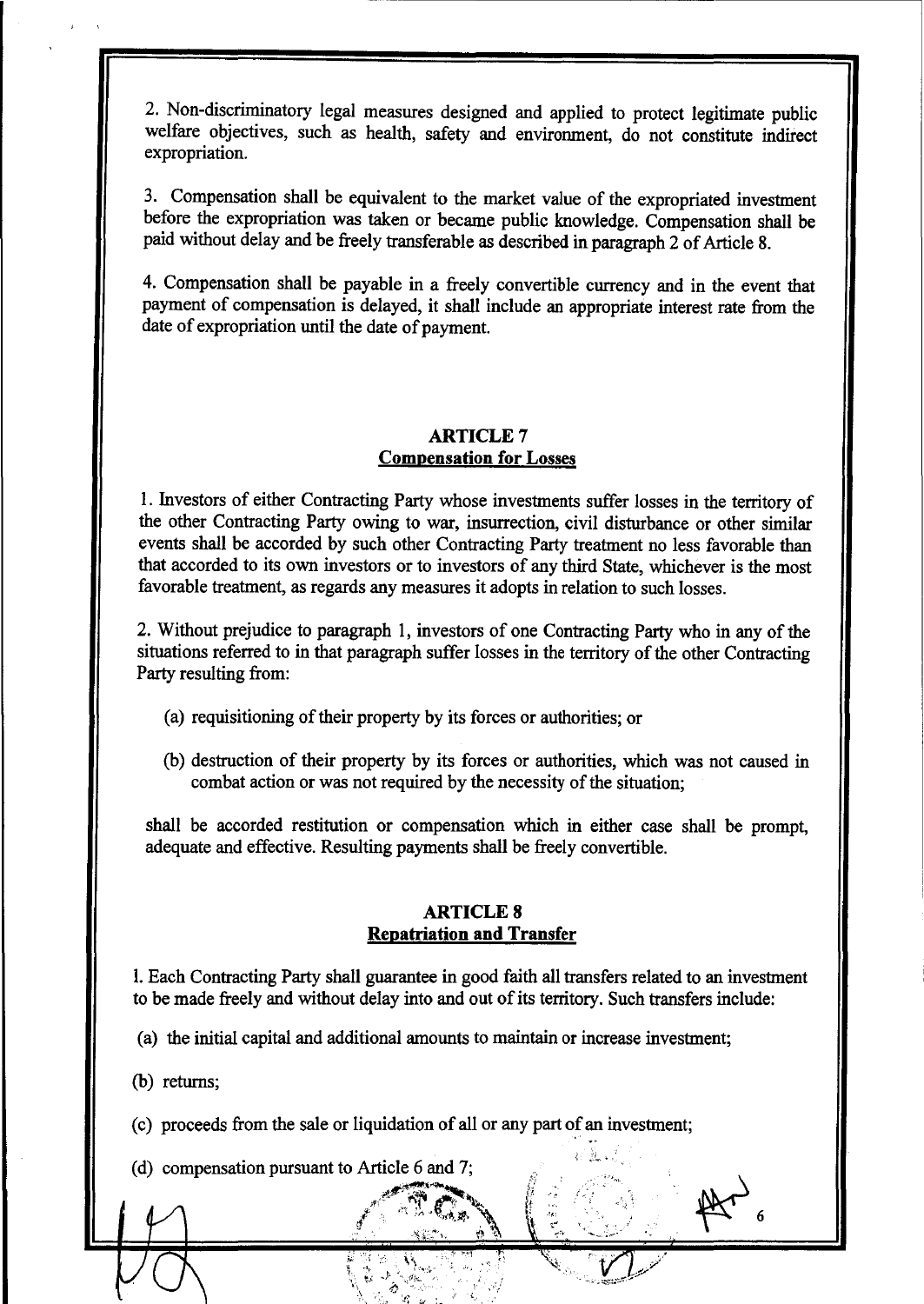(e) reimbursements and interest payments deriving from loans in connection with investments;

(f) salaries, wages and other remunerations received by the nationals of one Contracting Party who have obtained in the territory of the other Contracting Party the corresponding work permits related to an investment;

(g) payments arising from an investment dispute.

2. Transfers shall be made in the convertible currency in which the investment has been made or in any convertible currency at the rate of exchange in force at the date of transfer, unless otherwise agreed by the investor and the hosting Contracting Party.

3. Where, in exceptional circumstances, payments and capital movements cause or threaten to cause serious balance of payments difficulties, each Contracting Party may temporarily restrict transfers, provided that such restrictions are imposed on a non-discriminatory and in good faith basis.

### **ARTICLE9 Subrogation**

I. If one of the Contracting Parties has a public insurance or guarantee scheme to protect investments of its own investors against non-commercial risks, and if an investor of this Contracting Party has subscribed to it, any subrogation of the insurer under the insurance contract between this investor and the insurer, shall be recognized by the other Contracting Party.

2. The insurer is entitled by virtue of subrogation to exercise the rights and enforce the claims of that investor and shall assume the obligations related to the investment. The subrogated rights or claims shall not exceed the original rights or claims of the investor.

3. Disputes between a Contracting Party and an insurer shall be settled in accordance with the provisions of Article 10 of this Agreement.

## **ARTICLE 10 Settlement of Disputes between One Contracting Party and Investors of the Other Contracting Party**

1. This Article shall apply to disputes between one Contracting Party and an investor of the other Contracting Party concerning an alleged breach of an obligation of the former under this Agreement, which causes loss or damage to the investor or its investments.

 $\mathbb{P}_2^* \times \mathbb{P}_2^* \times \mathbb{P}_2^* \times \mathbb{P}_2^*$ 

 $\mathfrak{t}_\mathfrak{p}$ 

,

 $\overline{1}$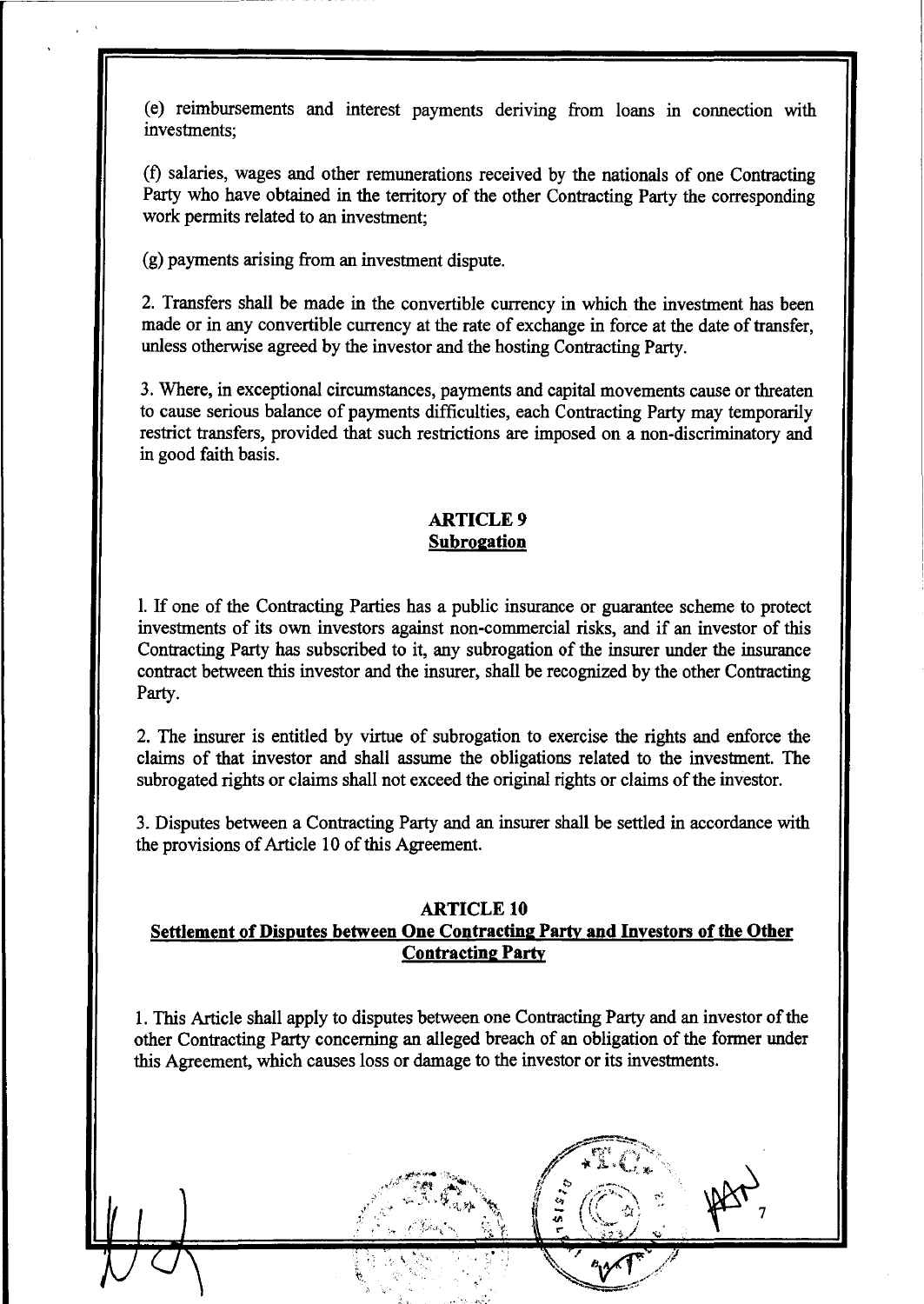2. Disputes between one of the Contracting Parties and an investor of the other Contracting Party, in connection with its investment, shall be notified in writing, including detailed information, by the investor to the recipient Contracting Party of the investment. As far as possible, the investor and the concerned Contracting Party shall endeavor to settle these disputes by consultations and negotiations in good faith.

3. If these disputes, cannot be settled in this way within six (6) months following the date of the written notification mentioned in paragraph 2, the disputes can be submitted, as the investor may choose, to:

(a) the competent court of the Contracting Party in whose territory the investment has been made,

or

 $\sqrt{ }$ 

(b) the International Center for Settlement of Investment Disputes (ICSID) set up by the" Convention on Settlement of Investment Disputes Between States and Nationals of other States", or

(c) an ad hoc arbitral tribunal established under the Arbitration Rules of Procedure of the United Nations Commission for International Trade Law (UNCITRAL).

(d) any other arbitration institution or any other arbitration rules, if the disputing parties so agree.

4. Once the investor has submitted the dispute to one or the other of the dispute settlement forums mentioned in paragraph 3, the choice of one of these forums shall be final.

5. In deciding whether an investment dispute is within the jurisdiction of ICSID and competence of the tribunal, the arbitral tribunal established under paragraph 3 (b) shall comply with the notification submitted by the Republic of Turkey on March 3, 1989 to ICSID in accordance with Article 25 (4) of ICSID Convention, concerning classes of disputes considered suitable or unsuitable for submission to the jurisdiction of ICSID, as an integral part of this Agreement.

6. The arbitral tribunal shall take its decisions in accordance with the provisions of this Agreement, the laws and regulations of the Contracting Party involved in the dispute on which territory the investment is made (including its rules on the conflict of laws) and the relevant principles of international law as accepted by both Contracting Parties.

7. The arbitration awards shall be fmal and binding for all parties in dispute. Each Contracting Party shall execute the award according to its national law.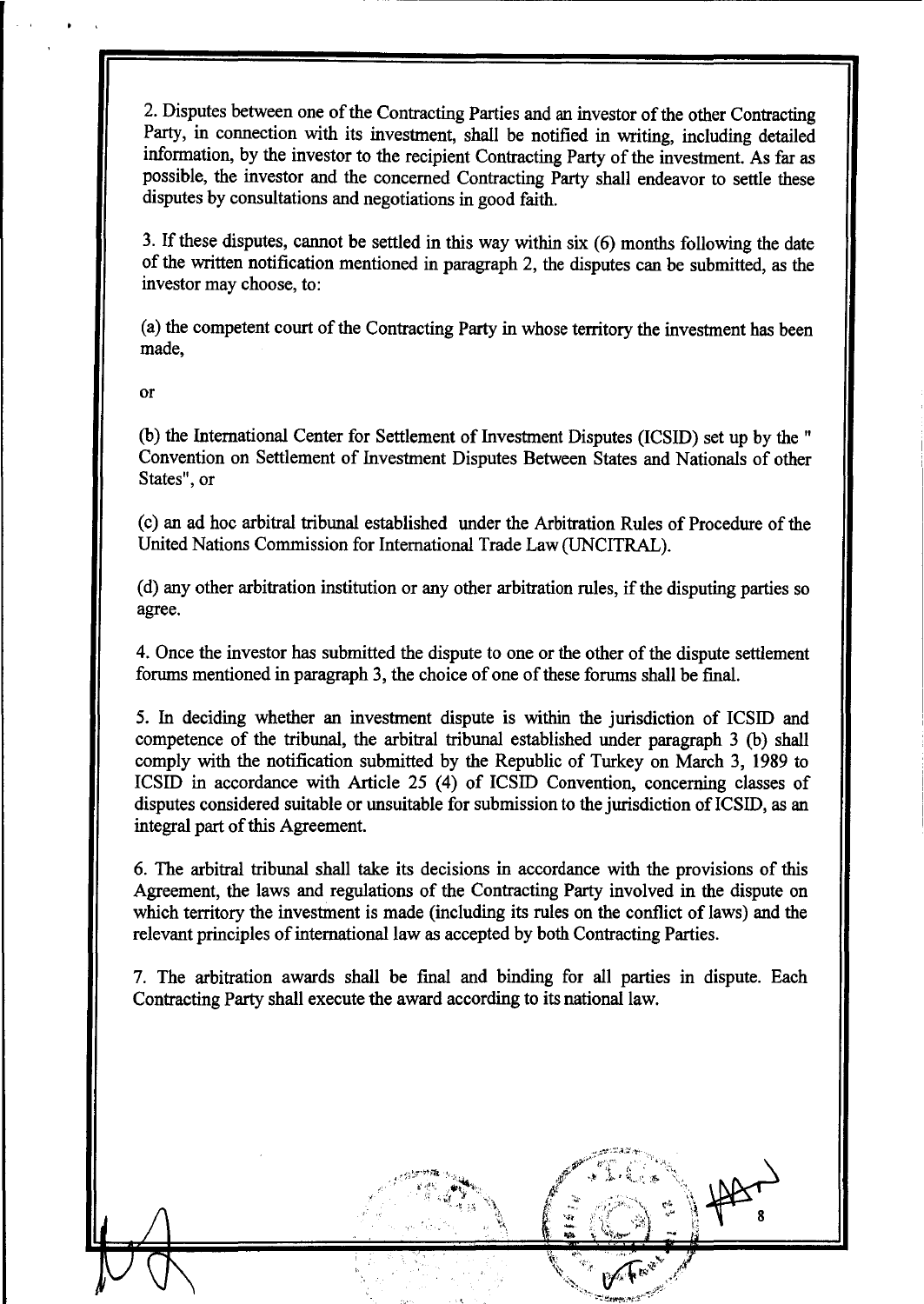## **ARTICLE 11 Denial of Benefits**

1. A Contracting Party may deny the benefits of this Agreement to an investor of the other Contracting Party that is a company of such other Contracting Party and to investments of such investor if the company has no substantial business activities in the territory of the Contracting Party under whose law it is constituted or organized and investors of a non-Contracting Party, or investors of the denying Contracting Party, own or control the company.

2. The denying Contracting Party shall, to the extent practicable, notify the other Contracting Party before denying the benefits.

## **ARTICLE 12 Settlement of Disputes between The Contracting Parties**

1. The Contracting Parties shall seek in good faith and a spirit of cooperation a rapid and equitable solution to any dispute between them concerning the interpretation or application of this Agreement. In this regard, the Contracting Parties agree to engage in direct and meaningful negotiations to arrive at such solutions. If the Contracting Parties cannot reach an agreement within six (6) months after the beginning of disputes between themselves through the foregoing procedure, the disputes may be submitted, upon the request of either Contracting Party, to an arbitral tribunal of three members.

2. Within two (2) months of receipt of a request, each Contracting Party shall appoint an arbitrator. The two arbitrators shall select a third arbitrator as Chairman, who is a national of a third State. In the event either Contracting Party fails to appoint an arbitrator within the specified time, the other Contracting Party may request the President of the International Court of Justice to make the appointment.

3. If both arbitrators cannot reach an agreement about the choice of the Chairman within two (2) months after their appointment, the Chairman shall be appointed upon the request of either Contracting Party by the President of the International Court of Justice.

4. If, in the cases specified under paragraphs 2 and 3 of this Article, the President of the International Court of Justice is prevented from carrying out the said function or if he is a national of either Contracting Party, the appointment shall be made by the Vice-President, and if the Vice-President is prevented from carrying out the said function or if he is a national of either Contracting Party, the appointment shall be made by the most senior member of the Court who is not a national of either Contracting Party.

5. The tribunal shall have three (3) months from the date of the selection of the Chairman to agree upon rules of procedure consistent with the other provisions of this Agreement. In the absence of such agreement, the tribunal shall request the President of the International Court of Justice to designate rules of procedure, taking into account generally recognized rules of international arbitral procedure, taking into account generally recognized of international arbitral procedure.

 $\frac{1}{\alpha}$   $\frac{1}{\beta}$ 

. .., . ' -:~\_ ,.-:: ... -'<~.... ('t •• , •. :; ' -. .

., .) *·-,t.:..\_.* ~ '·, <',,, ~- t: ·- .. \_, ~· .

· .. · : .'' .· . . 9

 $\overline{r}$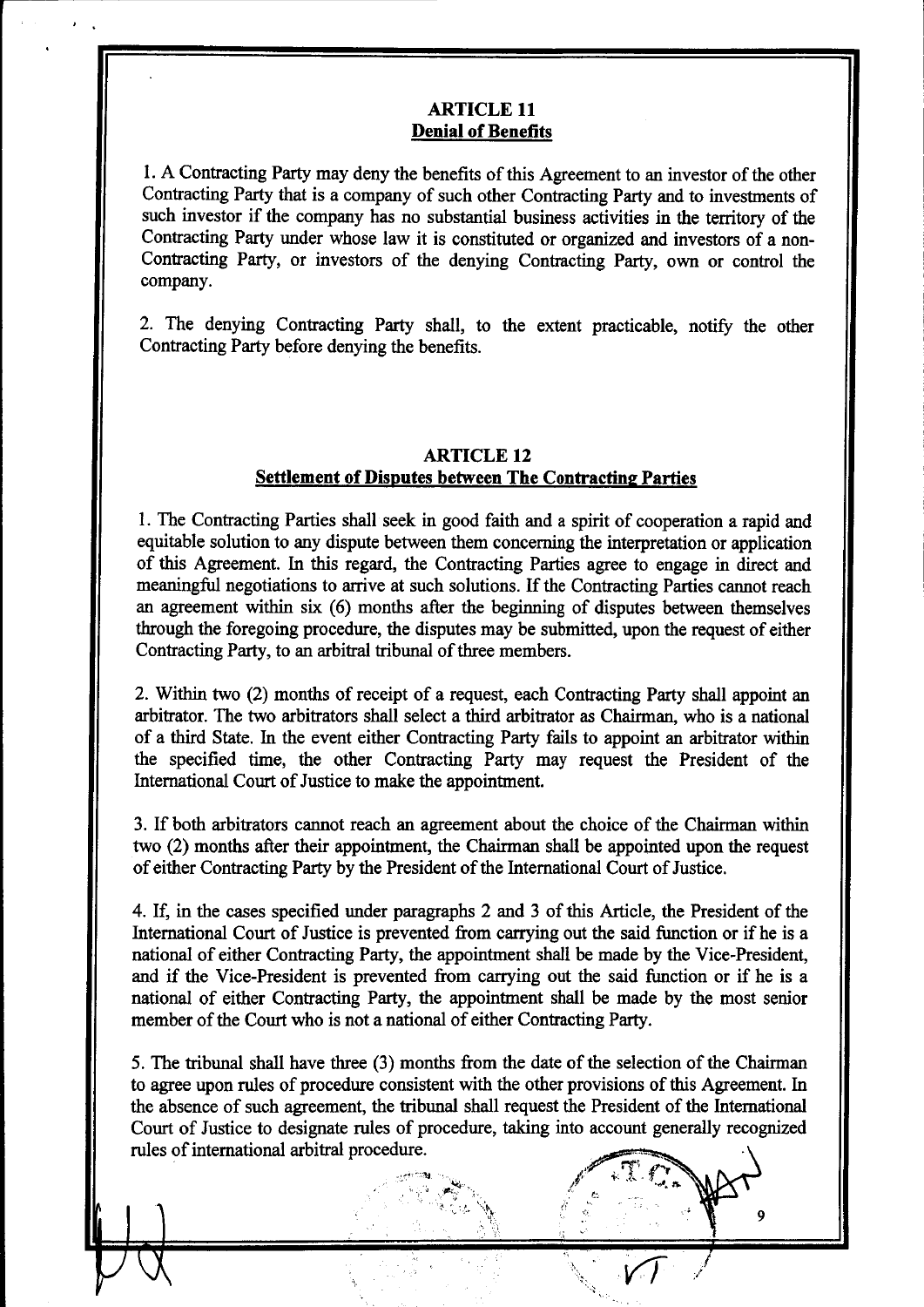6. Unless otherwise agreed, all submissions shall be made and all hearings shall be completed within eight (8) months of the date of selection of the Chairman, and the tribunal shall render its decision within two (2) months after the date of the final submissions or the date of the closing of the hearings, whichever is later. The arbitral tribunal shall reach its decisions, which shall be final and binding, by a majority of votes. Arbitral Tribunal shall reach its decision on the basis of this Agreement and in accordance with international law applicable between the Contracting Parties.

7. Expenses incurred by the Chairman, the other arbitrators, and other costs of the proceedings shall be paid for equally by the Contracting Parties. The tribunal may, however, at its discretion, decide that a higher proportion of the costs be paid by one of the Contracting Parties.

8. A dispute shall not be submitted to an international arbitral tribunal under the provisions of this Article, if a dispute on the same matter has been brought before another international arbitral tribunal under the provisions of Article 10 and is still before the tribunal. This will not impair the engagement in direct and meaningful negotiations between both Contracting Parties.

# ARTICLE 13 Service of Documents

Notices and other documents in disputes under Articles 10 and 12 shall be served on Turkey by delivery to:

Basbakanlık Hukuk Hizmetleri Başkanlığı Basbakanlık Merkez Bina Vekâletler Caddesi B-Blok 06573 Bakanlıklar/Ankara Tiirkiye

Notices and other documents in disputes under Articles 10 and 12 shall be served on Burundi by delivery to:

Ministère des Relations Extérieures et de la Coopération Internationale Boulvard de la Liberte No 15 B.P 1840, Bujumbura

*!* ··- 'X.

"' li .~of,'·

 $\mathcal{E} \rightarrow \mathcal{E}$  $\sum_{i=1}^s \frac{1}{i}$ 

t- ' .· ...

 $\sqrt{1}$ 

 $\mathbb{R}^4$  $\sum_{10}$